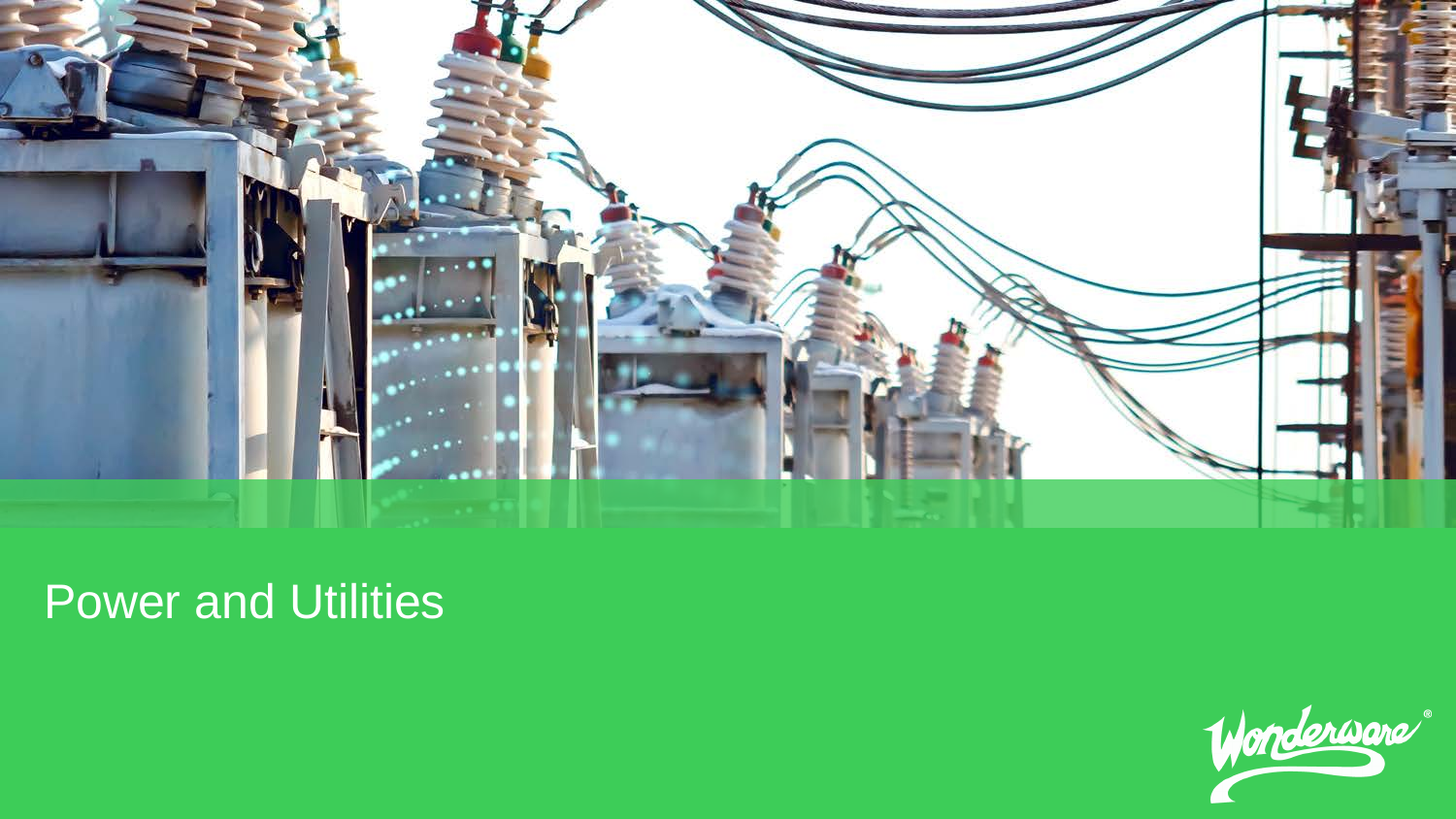## 9REN Group Madrid, Spain

#### **Goals**

- The company needed to increase the production levels of its renewable energy generation installations in Europe
- 9REN wanted to reduce its field operations maintenance costs by minimizing manual supervision of plant operations

#### **Challenges**

- Geographic dispersion of the company's power generation sites throughout Spain and Italy demanded a centralized approach to system monitoring across differing time zones and weather patterns.
- 9REN required a solution that could easily scale with the projected installation of new renewable energy Infrastructure in new regions

#### **Results**

- Monitoring technology that provides instantaneous information from all photovoltaic plant installations has considerably reduced the cost of 9REN's field operations
- 9REN improved company profitability and power availability from its renewable energy plants, and reduced maintenance costs by limiting the need for on-site control



"9REN has improved the availability of this system using the very reliable solution from Schneider Electric. If you want to offer the market a better solution, you need to use an up-to-date monitoring system. Schneider Electric gave us this capability."

**Francisco Alija**  Monitoring and Control Manager 9REN Group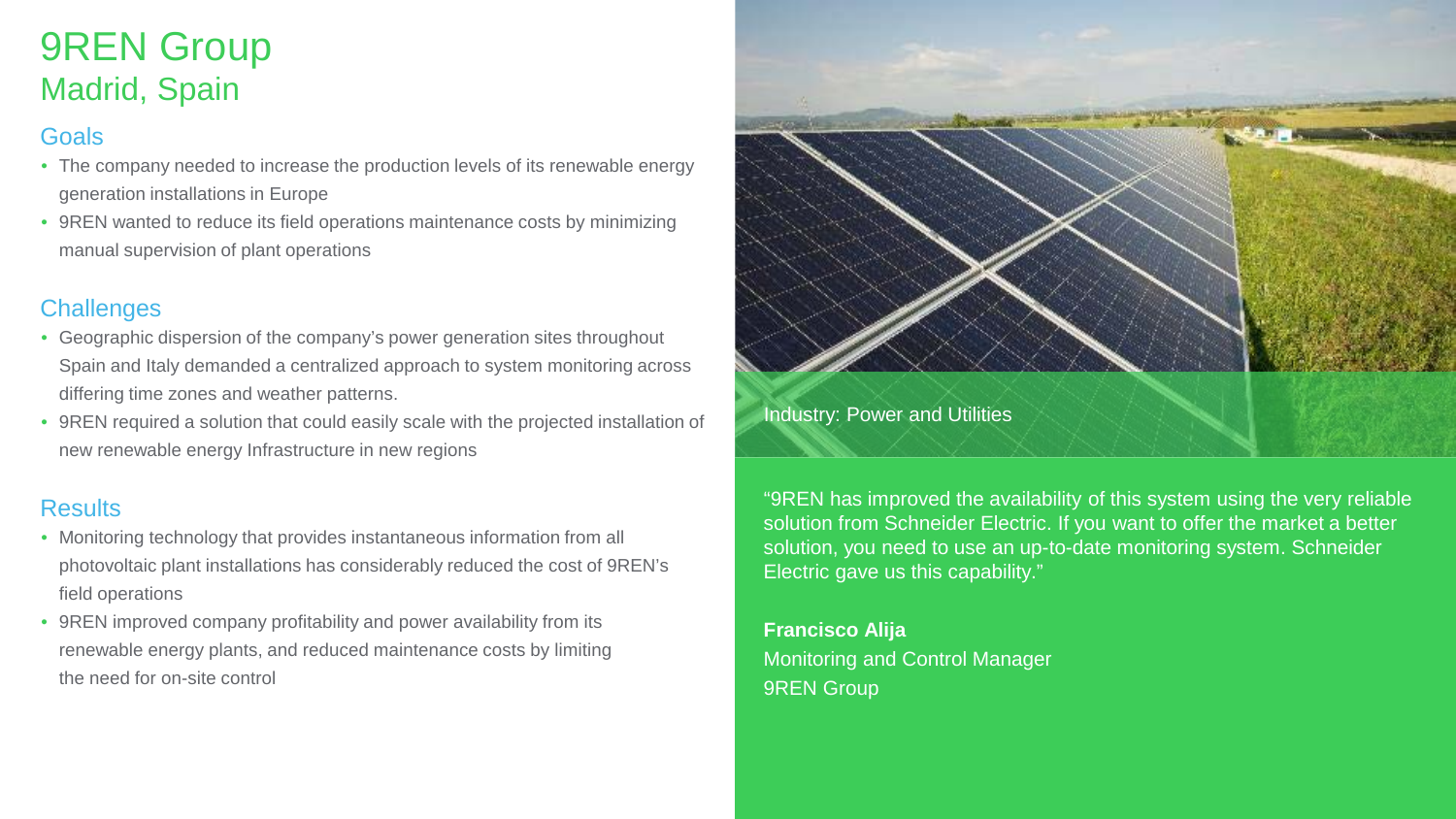## 9REN Group Madrid, Spain

#### Goals

- Increase the production levels of the company's renewable energy generation installations
- Reduce on-site maintenance costs by minimizing manual supervision of operations

#### **Challenges**

• The company's operations monitoring Infrastructure are geographically dispersed throughout Spain and Italy -- this dynamic required a solution that could adequately address complex communications protocols for data transmission and differing time zones

#### **Results**

- The Schneider Electric solution has enabled 9REN Group to generate approximately 425 MWh a day at its power generation plants in Spain and Italy
- Staffing has been reduced by 15% from three to one for control room operation, allowing the company to focus its personnel on other important tasks
- Event recognition has increased by 50% and time to obtain performance monitoring reports has been reduced from one month to two days
- Solar trackers production has improved by 5%



Industry: Power and Utilities

"Wonderware software lets us access all our installations in real time. Because of this, we only require one person to control the operation of all of the 568 plants, regardless of location."

**Antonio Palacios Higueras** Technical Services Manager / 9REN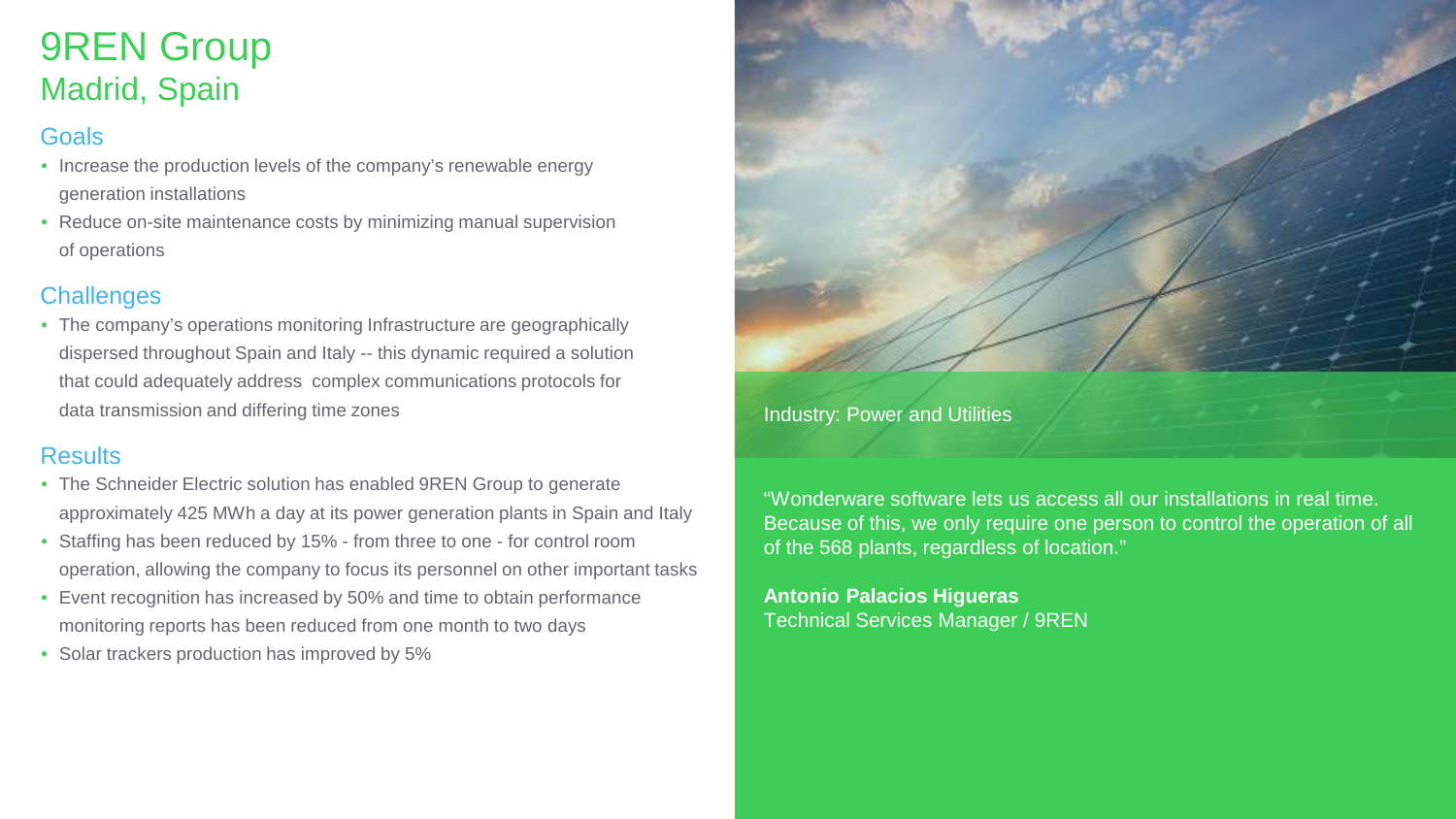# Bermuda Electric Light Company Limited **Bermuda**

#### **Goals**

- Provide reliable electric power to the entire island chain.
- Deploy new capabilities and integrate new equipment self-sufficiently.
- Attain ISO 14001-2004 certification.

#### **Challenges**

- Bermuda's remote location in the Atlantic Ocean means that in-person support is not quick to arrive and sometimes not possible.
- Island development will require increased power generation in the future.
- BELCO was attempting to be the first organization in the territory to achieve ISO 14001:2004 certification.

#### **Results**

- With the help of the Wonderware software, BELCO's generating plant and transmissions and distribution system provide consistent electricity to the 65,500 residents and 465,000 tourists who visit Bermuda each year.
- BELCO achieved the prestigious ISO 14001:2004 certification for environmental management, in part because of the data collection and reporting capabilities of the Wonderware Process Historian and Wonderware Mobile Operator Rounds.



"The major advantage we've experienced is that it's very easy to develop and integrate the Wonderware software with the wide variety of equipment we have here. Plus their support is global and very timely."

**John Blizman** Vice President, Plant Management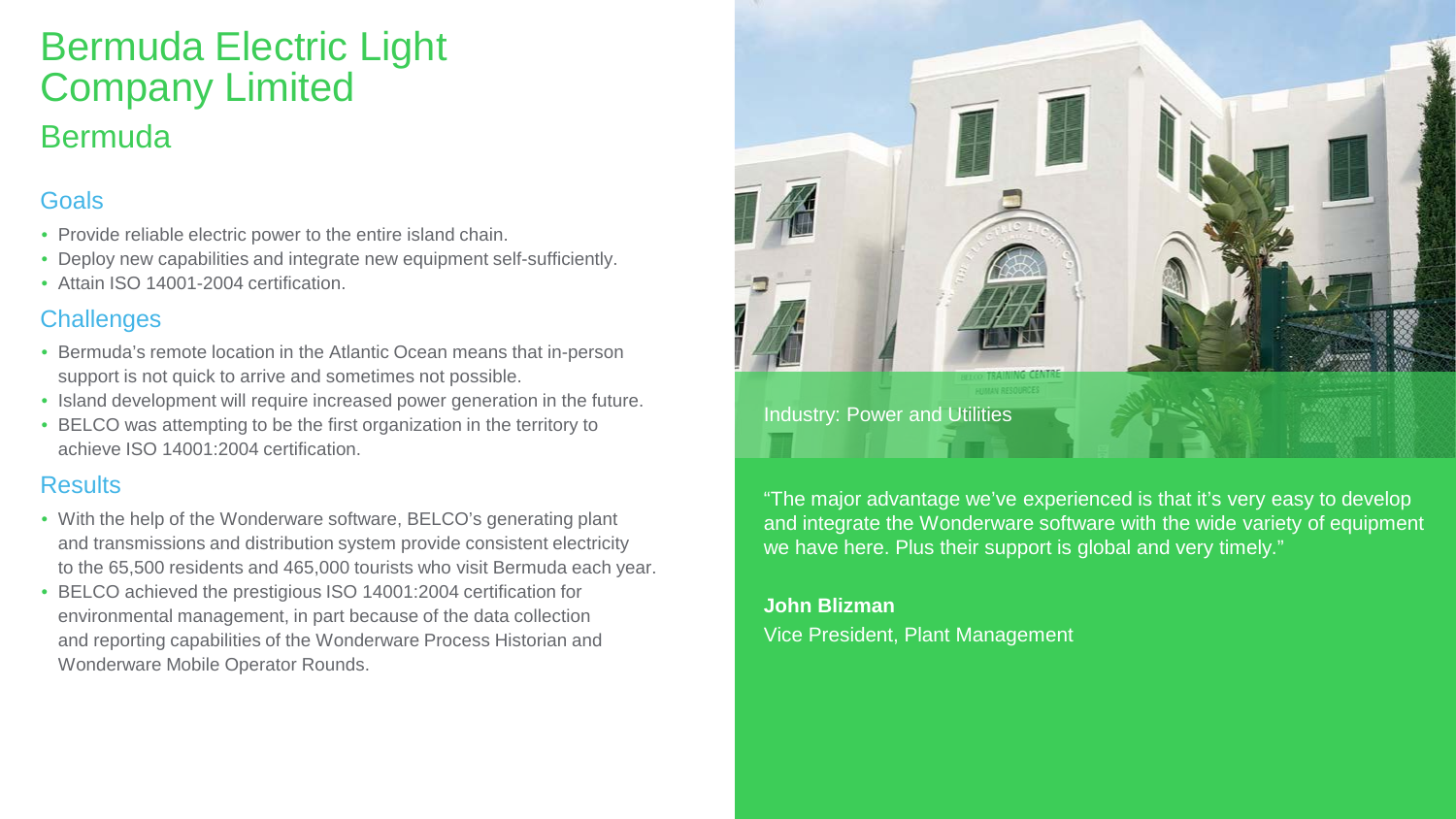# Federal Electricity Commission (CFE) Hermosillo, Mexico

#### **Goals**

- Implement diverse information technologies and telecommunications like graphical systems, and SCADA Systems that involve mobile workforce operations.
- Centralize visibility and control over 38 transmission substations and 140 subtransmission substations throughout Northwestern territory.
- Generate, distribute and market electric power for almost 35.3 million customers and roughly 100 million people throughout Mexico and bordering nations.

#### **Challenges**

- Respond to and comply with governmental energy reform standards.
- Keeping up with growing energy demands both within and outside of Mexico.
- Structure its assets, workforces and operations to align with the Smart Grid Maturity Model (an international policymaking standard).

#### **Results**

- Orchestrated dynamic energy transmission models in real time.
- Archived maintenance data to monitor asset health.
- CFE making predictive decisions, mitigating risks and reducing costs.
- Punctually identifying technical features traditionally handled on an SAP system.
- Integrated Mobile Operator Rounds with its SAP system to more effectively and transparently view energy assets, and share real-time information with its mobile workforces.



#### Industry: Power and Utilities

"The main benefits of these are that we have information in real time. We can make predictive decisions, mitigate risk, and reduce costs… We have calculated a rate of return on investment. For every dollar we invest, we can recover up to \$10."

#### **Judas Salcedo**

Head of Regional Department of Control CFE, Northwestern Transmission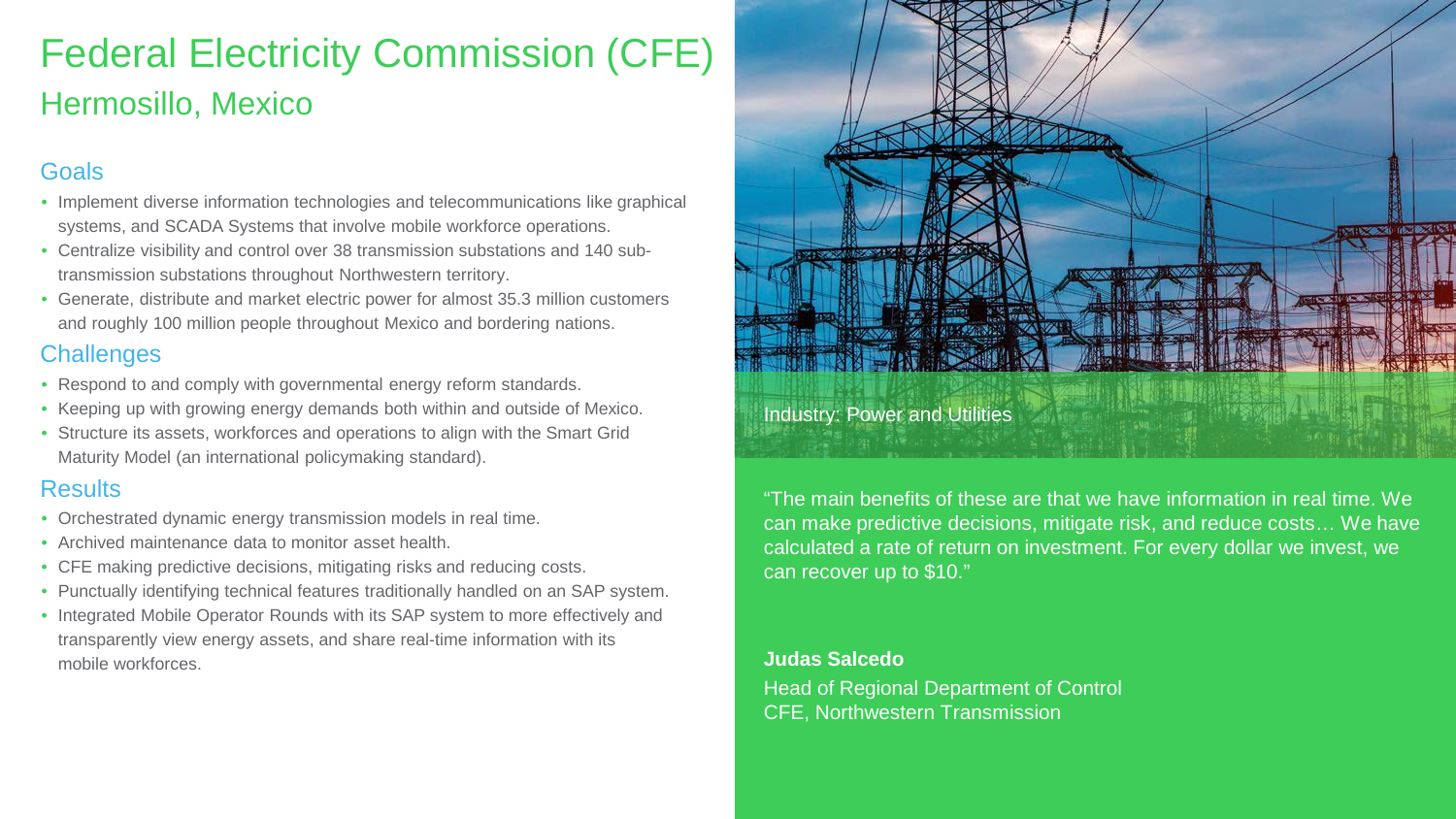## Datang Power Datang City, China

#### **Goals**

- To help China's plan of reducing energy consumption by 20%
- Expand plant capacity by constructing two new power generating units

#### **Challenges**

- Increase energy production while implementing energy-saving measures
- Lower costs of production while adjusting to fluctuating market conditions

#### **Results**

- The solution helps provide 600 MW of additional power to Shanxi province
- Significant cost savings realized via resource and performance optimization
- Faster load-following capability through adaptive, non-linear, multivariable coordinated control
- Improved asset reliability and reduced maintenance costs
- Maximize asset return of investment of asset by balancing the availability and utilization of equipment, energy, fuel optimization and improvement
- Improved plant availability and greater production efficiencies



#### Industry: Power and Utilities

"Schneider Electric Operations Management has been an important partner, offering us a cost-effective process control solution and has helped to sharpen our competitive edge."

Mr. Jinjian **Operations**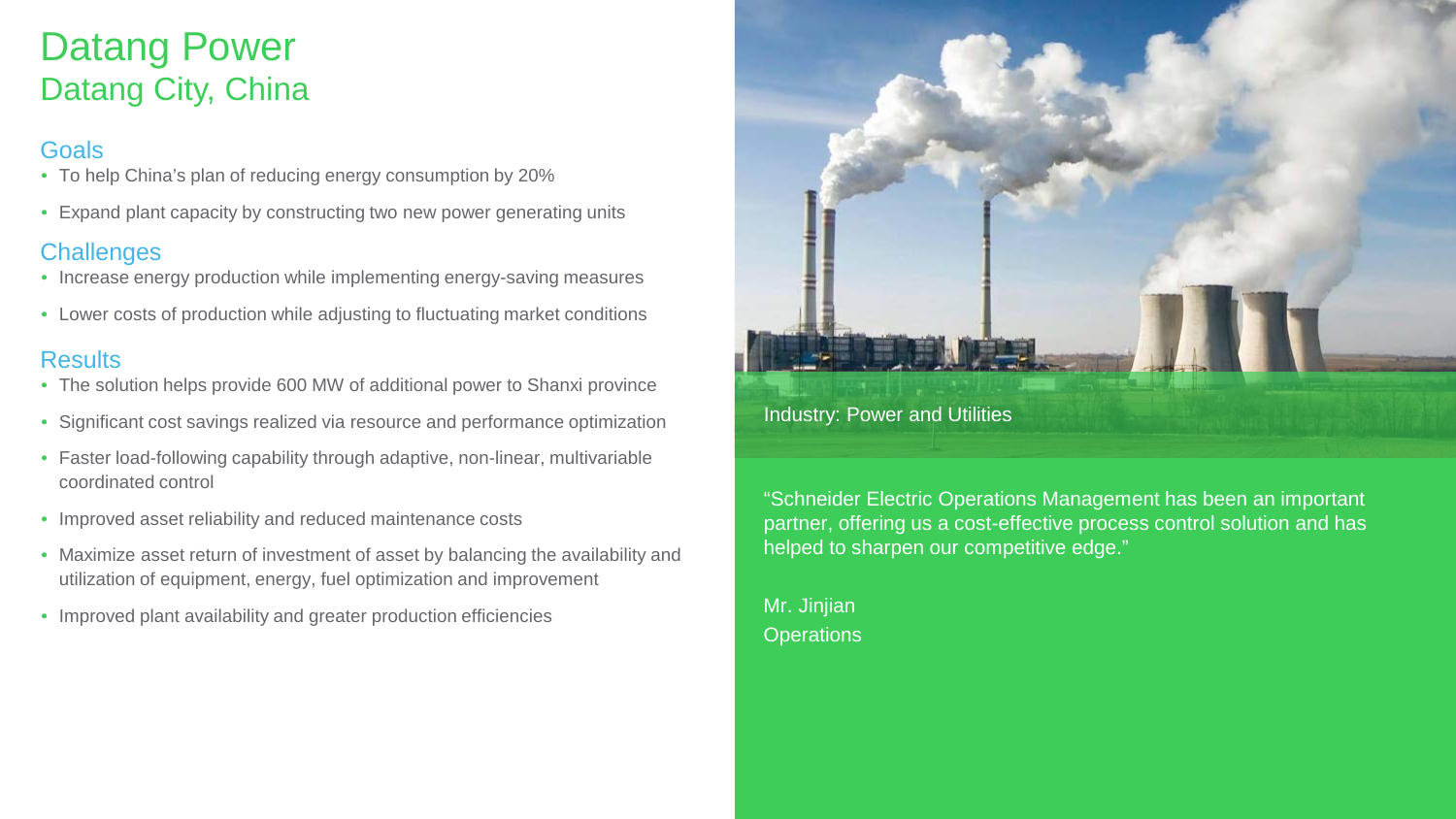# Eskom Holdings Ltd.

### Johannesburg, South Africa

#### **Goals**

- Standardizing all power generation Infrastructure on a single software solution
- Enhance capture of plant information for better plant optimization and resource allocation
- Deliver better information in real-time for more effective operations management

#### **Challenges**

- Each plant operated its own control and operational systems, no standard in place
- Effectively merge IT systems to handle both transaction and plant information
- Make masses of plant-level data as usable information.

#### Results

- Established a standard software platform across all power plants
- Centralized data acquisition enabling authorized staff to access and use for daily job performance
- Successfully linked IT and the plant floor operations to effectively collect and assess data to make critical business decisions
- Improved overall plant performance and incident response capabilities
- Solution enables company to maintain ISA-95 standard



#### Industry: Power and Utilities

"Wonderware software provides our engineering and management teams with access to usable data that before was not readily available. We can now make decisions in real-time on our electricity generation capabilities, enabling Eskom to continue to improve the quality of life of more than 50 million people."

and String and Congress

#### **John Viljoen,**

Corporate Consultant for Generation Business Eskom Holdings Ltd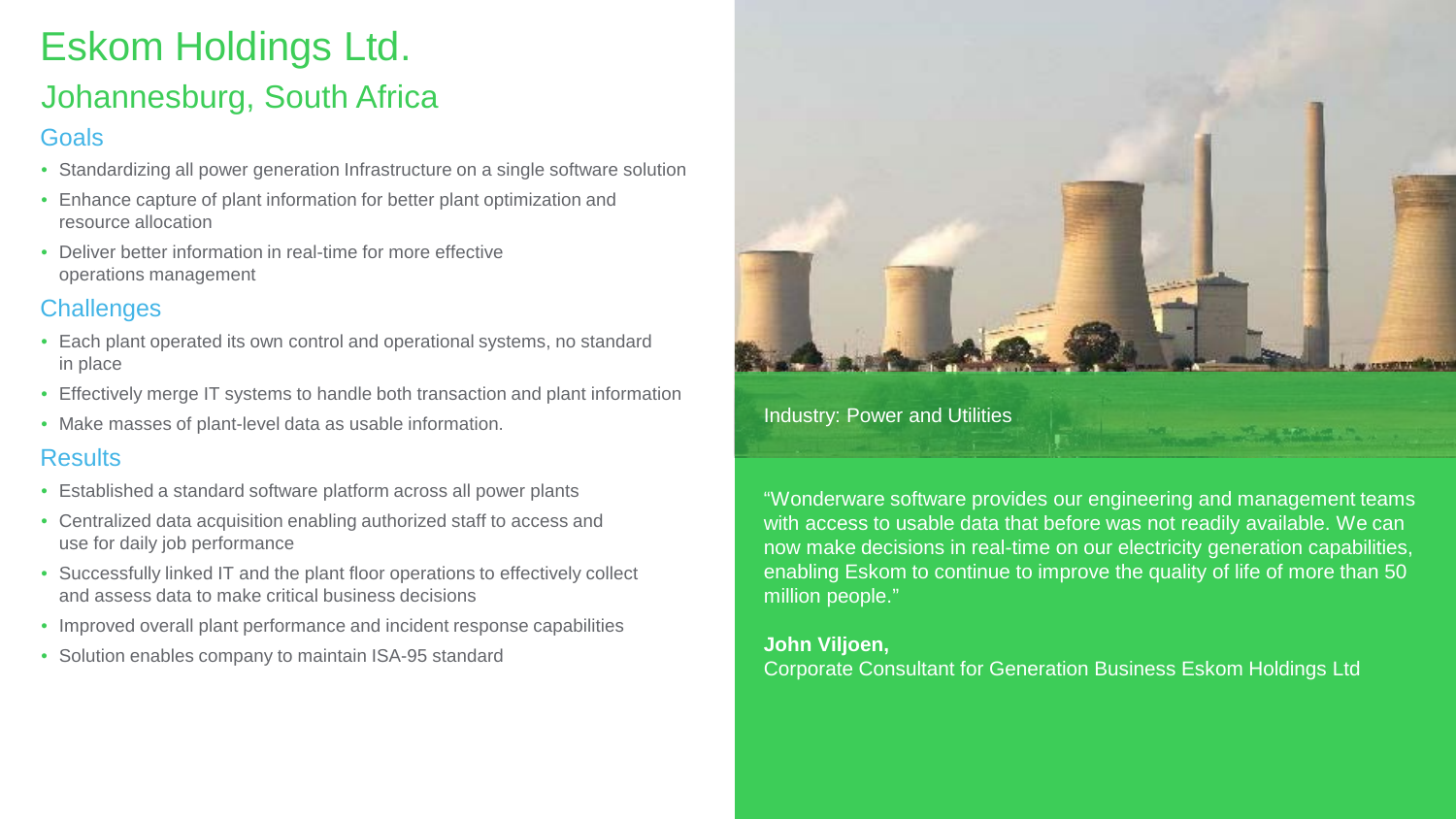# Eskom Lethabo Power Station South Africa

#### **Goals**

• Install simulation system to help boost safety, efficiency and profitability at the plant

#### **Challenges**

• Improve productivity and plant operations, while increasing operator plant understanding, safety and reducing operating costs

#### **Results**

- The simulation system has reduced operating costs, while plant understanding and personnel safety have improved
- Assists in providing continuous electricity to 95% of South Africa (around 60% of the total electricity consumed on the African continent)



#### Industry: Power and Utilities

"Simulation Platform delivered the Simulator on time and to budget. We are completing our training program on the Simulator and have been amazed at how easy the system is to learn and work with."

**Abrie Venter**  Eskom Training Manager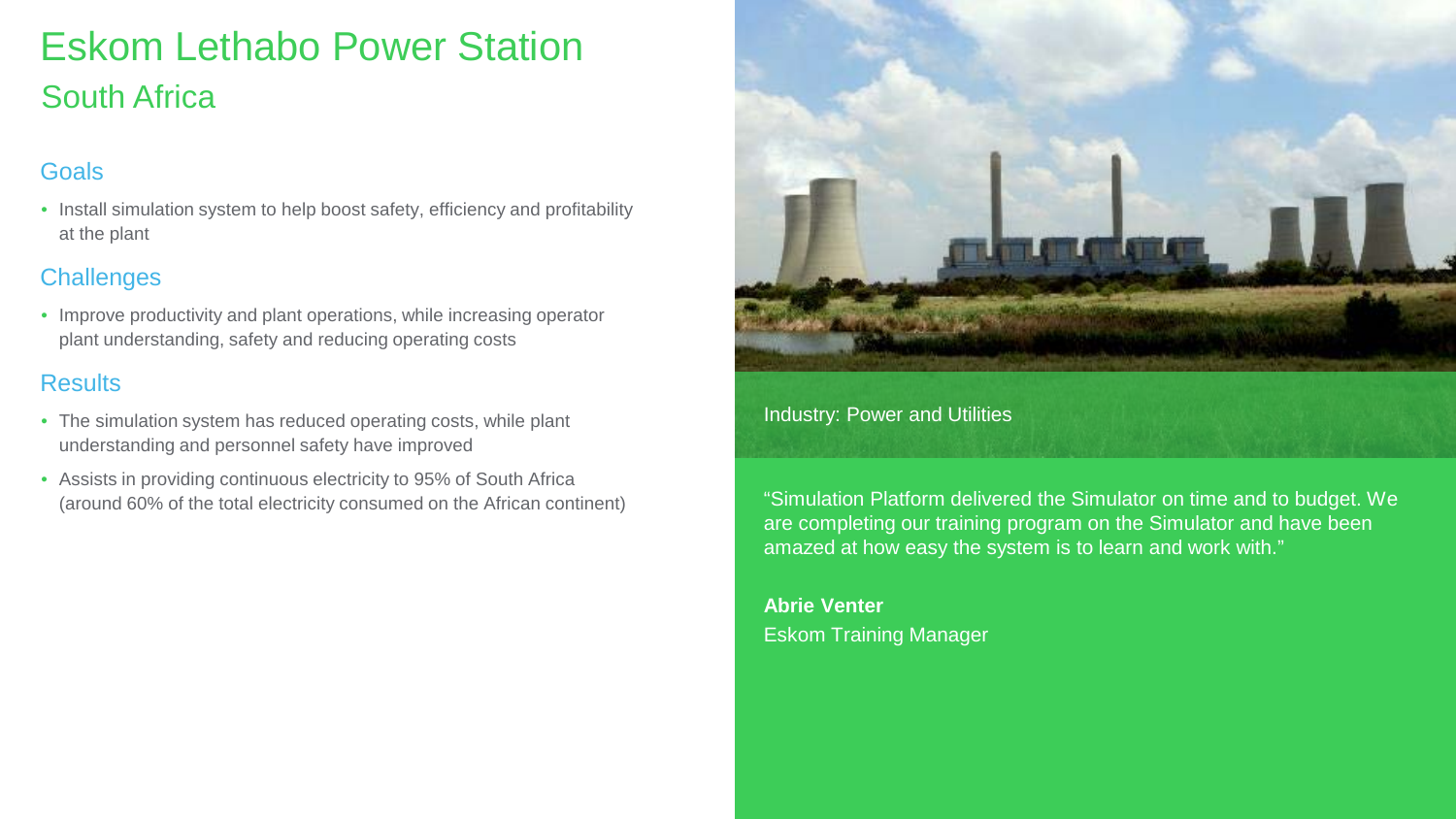# GenOn Energy New Florence, Pa

#### Goals

- GenOn Energy needed to develop a training program to enable the easy transfer of technical knowledge and real-world experience from veteran power plant operators to new trainees in the shortest possible time period
- The company required a training solution that could deliver a high-fidelity model of the Circulating Fluidized Bed (CFB) waste coal-fired combustion process

#### **Challenges**

• New equipment and upgrades required the testing of alternative procedures and processes, which needed to be conducted without impacting live plant operations

#### **Results**

- The simulator is successfully being used to qualify new trainees and simulation training has standardized responses to specific problem or error conditions
- All control changes are first made and tested on the simulator before implementing on the plant, improving operational efficiencies and adding higher levels of confidence to control room management



"The Schneider Electric solution has helped us significantly, that's the pure dollars and cents of the project. But there's also been quality of life improvements regarding overtime for the control room operators."

#### **Alan Metzler**  Operations Manager GenOn Energy's Seward Generating Station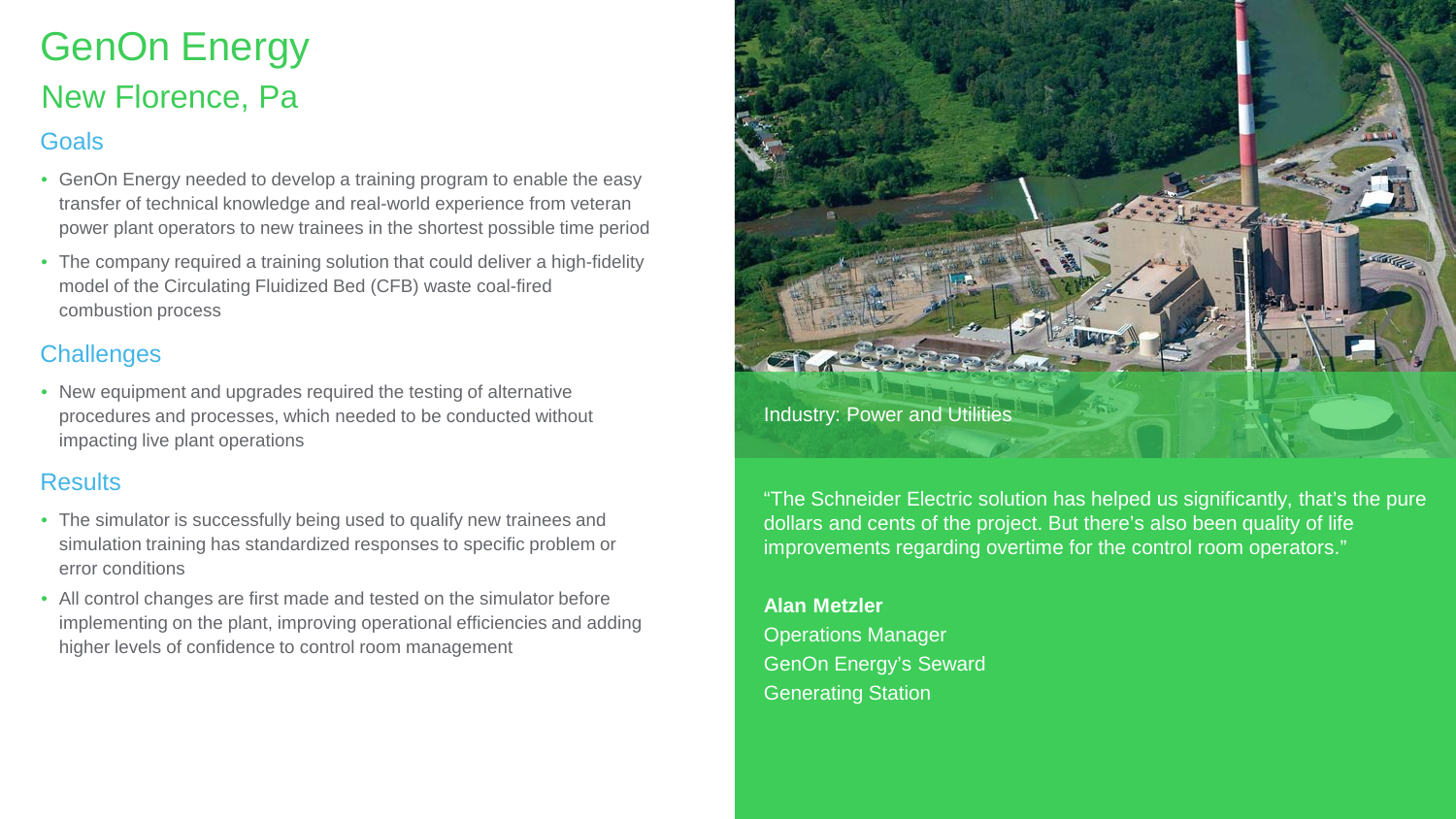### Intermountain Power Service Corporation Delta, Utah

#### **Goals**

- Replace the existing simulator as part of a DCS upgrade project to help prepare operations for the new user interface and control logic changes.
- New simulator to replicate the actual dynamic response of the operations and without any significant loss of megawatt production.

#### **Challenges**

- Validate the control logic against actual operations
- Build operator knowledge and confidence in the new DCS prior to going online
- Eliminate unplanned downtime or emergency shutdowns

#### **Results**

- Validated control logic and identified and fixed critical errors prior to going online
- Controls placed in automatic within 24 hours of start-up after DCS Upgrade
- Avoided potential losses to plant due to shutdown estimated at \$1,000,000 a day
- Assists in maintaining a constant plant output of 13 million megawatt (MW) hours a year



#### "The Simulator paid for itself as a result of the DCS-Checkout alone."

#### **Bill Morgan** Project Manager on DCS Project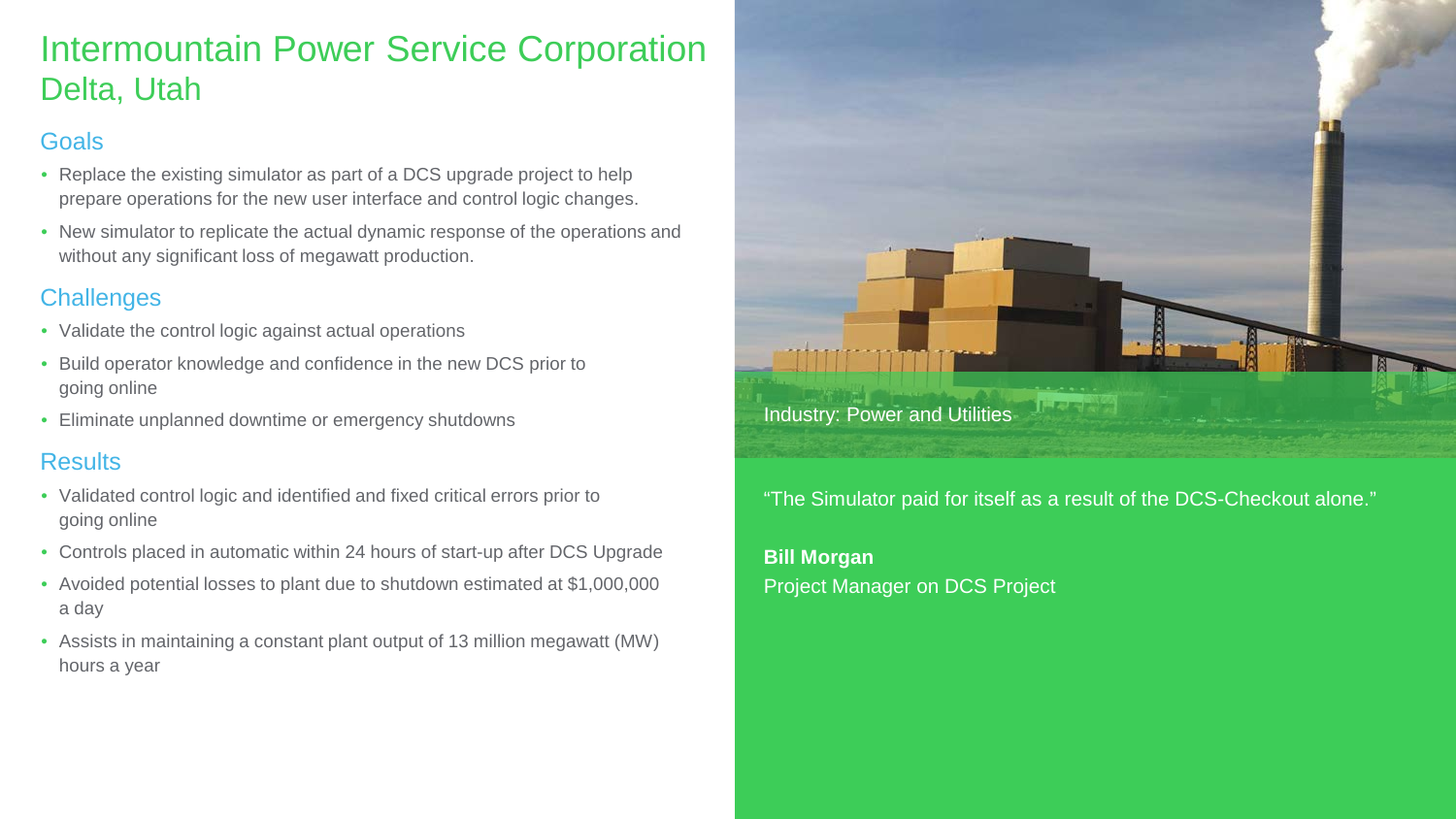## Portland General Electric Portland, Oregon

#### Goals

- Supply ample and affordable power to 2 million residents of Portland
- Create reliable solution that can be reused throughout the plants owned and operated by Portland General Electric

#### **Challenges**

- Megawatt cost skyrockets when there is power shortage from the grid
- Find a way to have an efficient and optimized plant with less emission

#### **Results**

- Dispatchable Standby Generation (DSG) links 32 generators at 21 customer sites ensuring grid reliability at peak power demands.
- Improved efficiency of customer generators
- The system has enabled PGE to avoid buying wholesale power from the Western grid when prices are skyrocketing
- The system provide distributed real time monitoring, live video camera feed and an alarming system based on the IEEE-61850-420-7 object standard for all the sites



"The Wonderware solution is working great. To my knowledge there are no other utilities in the world that have the ability to start 40 megawatts of paralleled power generation located at numerous customer sites with a single mouse click."

#### **Mark Osborn**

PGE Distributed Resources Manager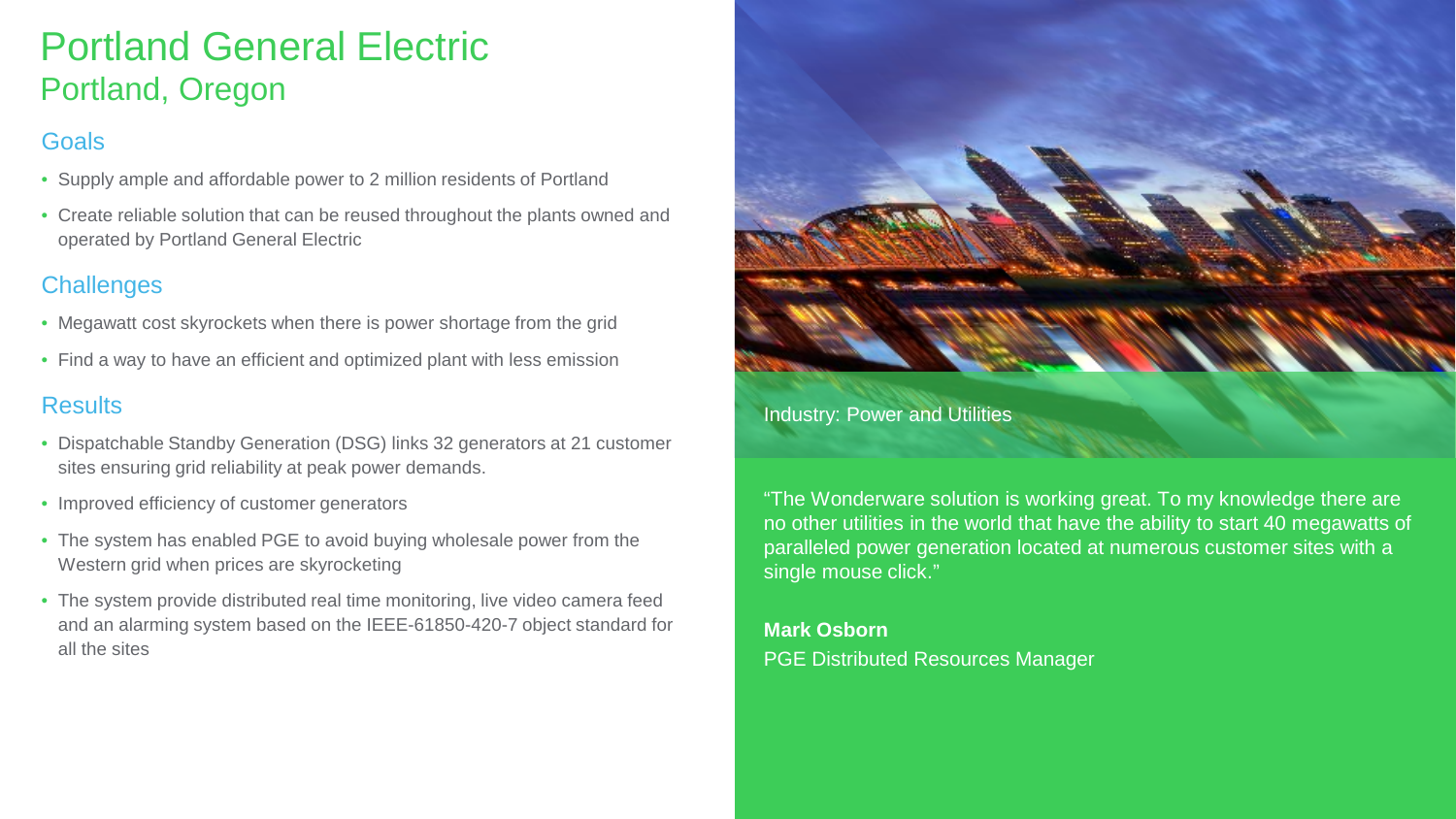# PT Indo Matra Power

### Jakarta, Indonesia

#### Goals

- PT Indo Matra Power required an easy-to-use software portal that would enable engineers to run the plant more effectively and efficiently
- Access accurate, real-time data and enable trending, tracking and reporting of downtime to meet government compliance mandates
- Implement the project within a short timeline and on a small budget

#### **Challenges**

- Unplanned downtime was negatively impacting the plant's compliance with regulatory requirements as well as affecting customer trust
- Plant engineers needed an easier and faster system for tracking production KPIs and scheduling maintenance and downtime.

#### **Results**

- The operations department is meeting production targets more consistently due to better accuracy of data, which is now received in real time
- Unplanned downtime is practically eliminated, so customers are happier and the plant is achieving compliance Goals
- With improved ability to analyze trends, the plant is benefitting from cost reductions, increased output and lower fuel consumption.



"We chose Wonderware because it has the most extensive features of all the products we tested. In addition, the support is excellent. This is important as the power plant location is in Indonesia."

#### **Berman Immanuel Purba,** Operations and Maintenance Manager, PT Indo Matra Power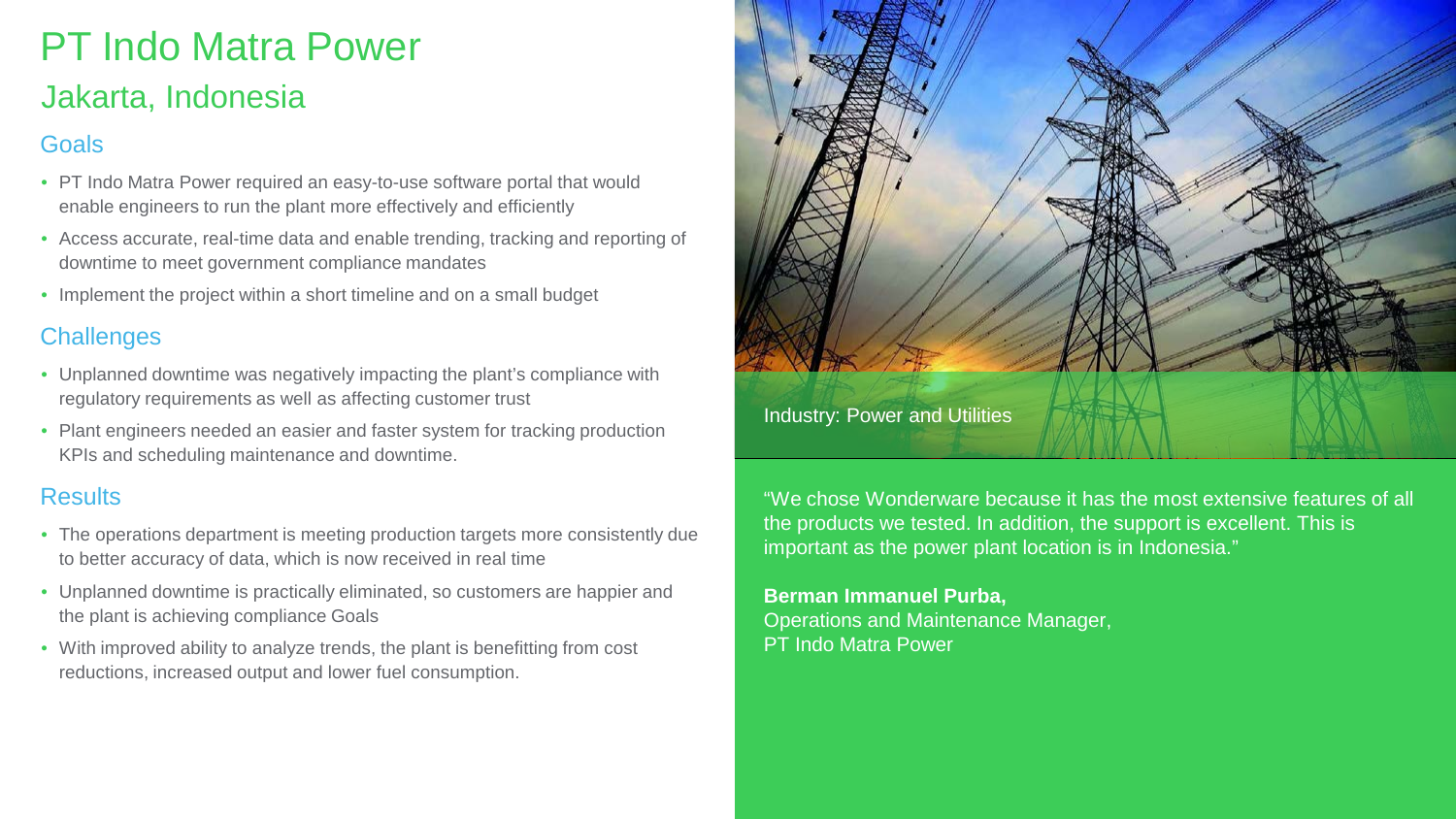### Salt River Project Phoenix, Arizona

#### Goals

• Improve the performance of the Santan and Navajo plants by reducing the number of alarm floods

#### **Challenges**

• Reduce the increasing number and frequency of occurring process alarms while keeping the power plant safe and profitable

#### **Results**

- Implementing the alarm system design at the nine Santan units dramatically reduced the frequency of alarms. Plant startup previously took two operators up to four hours to complete can now be performed by one operator in less than two hours
- New system resulted in a 44% reduction of configured alarms



"Now we have valid alarms that mean something to operators so they can respond appropriately. This increases efficiency and reliability. Operators now see the alarm system as a tool they appreciate, instead of a necessary annoyance."

#### **Ron Bewsey**

I&E supervisor and I/A administrator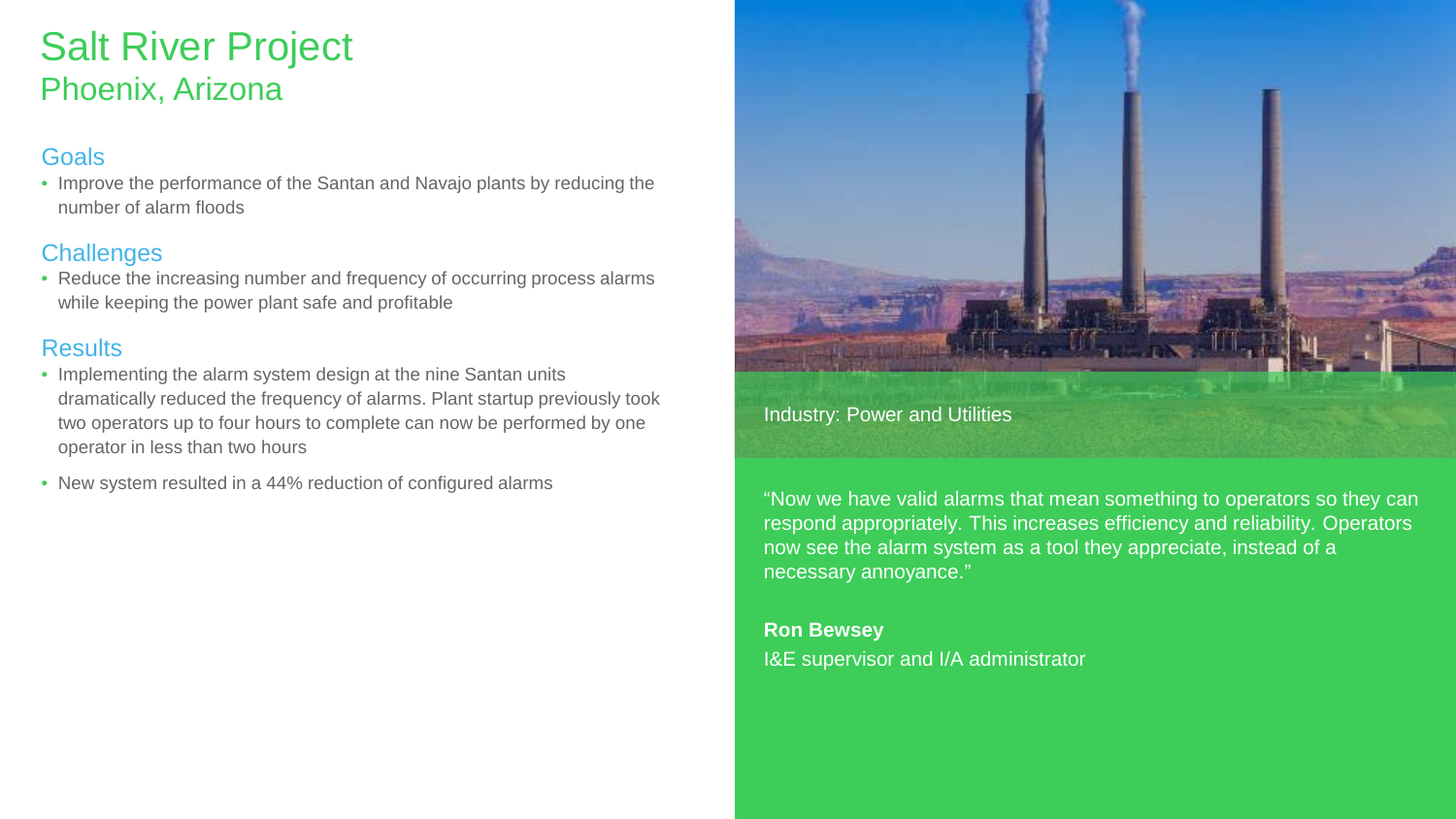### Southern Mississippi Electric Power Assn. Hattiesburg, Mississippi

#### **Goals**

• Improve heat rate and boiler efficiency while maintaining low NOx emissions

#### **Challenges**

• Reduce the increasing number and frequency of occurring process alarms while keeping the power plant safe and profitable

#### **Results**

- Expected heat rate improvements of 1.5% , providing a project payback of less than one year
- Expert System at soot blower maximizes heat transfer area in the furnace
- Model Predictive Control provides increases boiler efficiency while maintaining steam temperatures and remaining within NOx specifications



#### Industry: Power and Utilities

"Depending on the load, potential heat rate improvements up to 1.5% are expected. This benefit will provide a project payback of less than one year."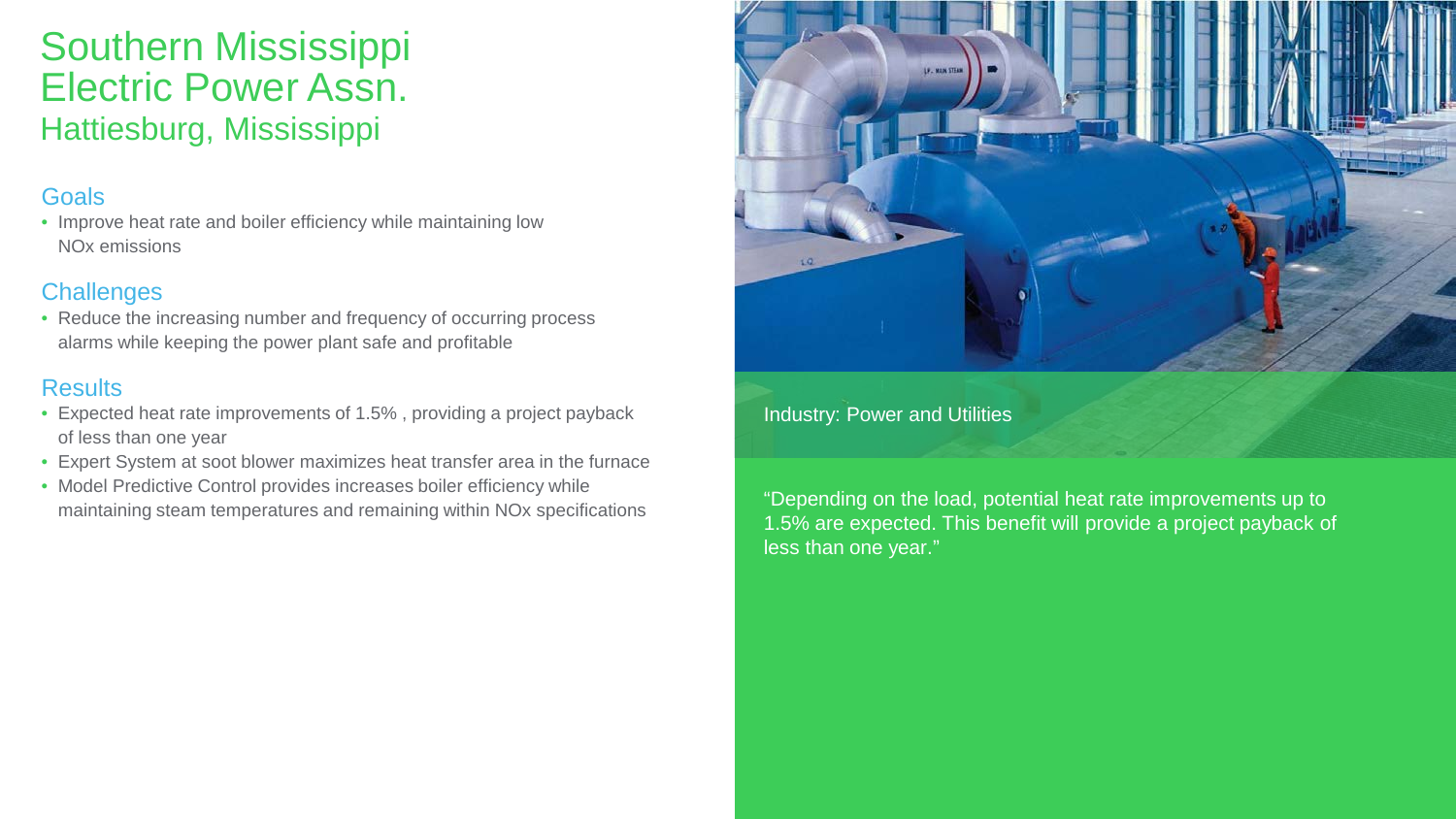### Tata Power India

### Goals

- Avoid asset failures and reduce equipment downtime
- Identify subtle changes in system and equipment behavior
- Gain advanced warning of emerging equipment issues
- Monitor the health and performance of critical assets fleet-wide in real time
- Improve maintenance planning
- Enable knowledge capture to optimize information sharing between plant personnel

#### **Challenges**

- Avoid asset failures and reduce equipment downtime
- Identify subtle changes in system and equipment behavior
- Gain advanced warning of emerging equipment issues
- Monitor the health and performance of critical assets fleet-wide in real time
- Improve maintenance planning
- Enable knowledge capture to optimize information sharing between plant personnel **Results**

- Early warning identification of equipment problems, days weeks or months before failure
- Dynamic insights and deep-dive diagnostics for equipment behavior changes
- Improved equipment reliability and performance
- Better maintenance planning and cost control
- Knowledge capture of equipment failure modes

#### Industry: Power and Utilities

"We found Schneider Electric to be an effective tool in the predictive diagnostics space for detecting functional deviations and impending failures at an early stage for initiating suitable prioritized maintenance actions for enhanced reliability of critical power plant equipment."

#### **Praveen Chorghade,**

Chief - Core Technology and Diagnostics, Tata Power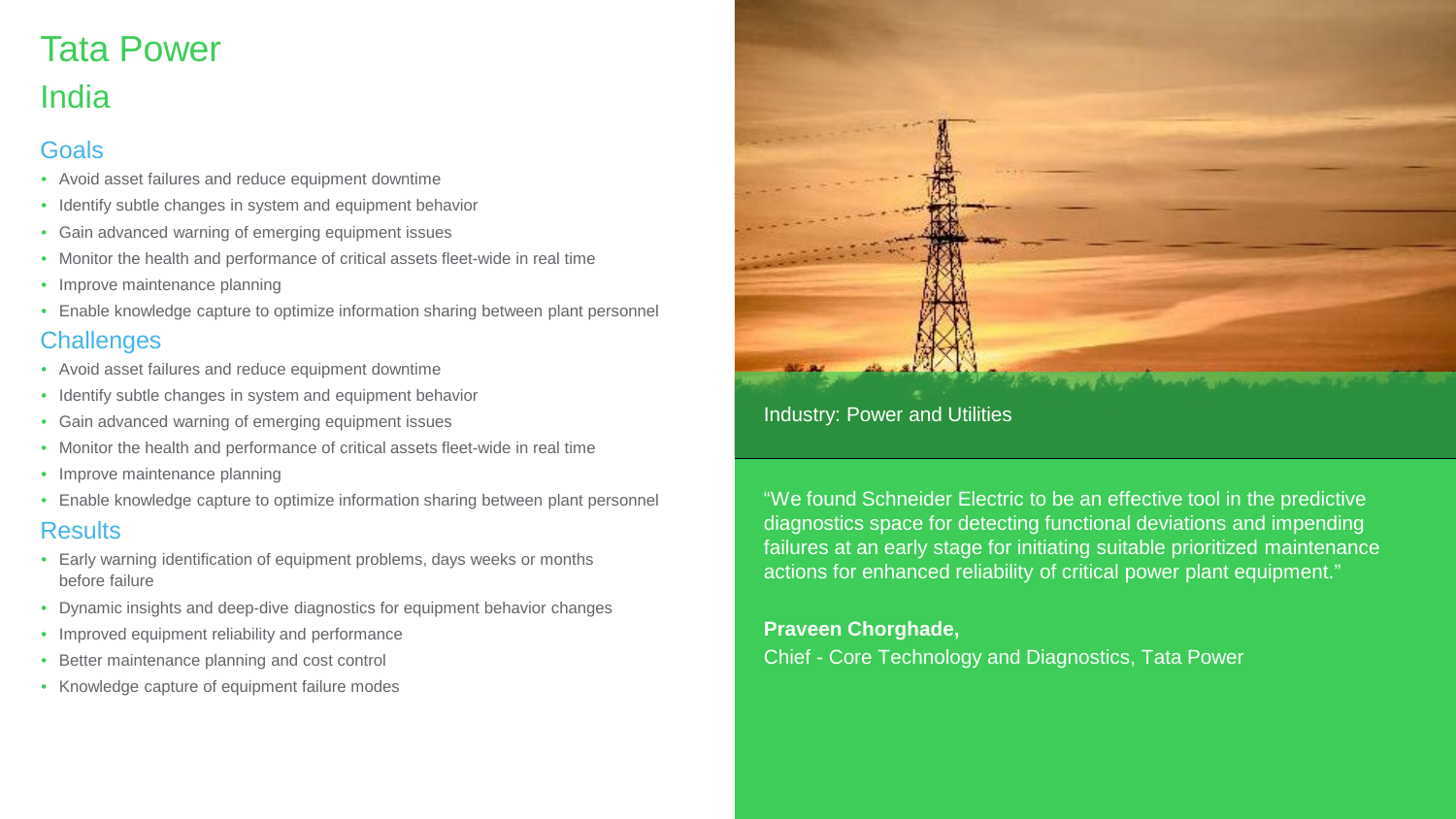# Vectren Corporation Evansville, Indiana

#### Goals

- Eliminate inefficiencies in scheduling maintenance
- Track completed work
- Reduce operations, maintenance, and capital spending

#### **Challenges**

• Reduce overall operations, maintenance and capital spending, while maintaining high availability within plants and continuously and efficiently serving customers.

#### **Results**

- Supplies continuous and efficient power to two-thirds of Indiana and 16 counties in Ohio
- Enabled management to capture and analyze data about maintenance work.
- Efficiently tracks 6,000 unique assets and more than 33,000 individual spare parts, keeping track of work orders and labor time
- Ascertains key performance indicators and benchmarks throughout the maintenance operation



### Industry: Power and Utilities

"Being able to track info about planned and unplanned work was one of the key performance indicators we were trying to improve on. Because of the way Schneider Electric interfaces with the workforce time-tracking program, we are able to get to this data much more easily."

**David Reherman**  Reliability Engineer